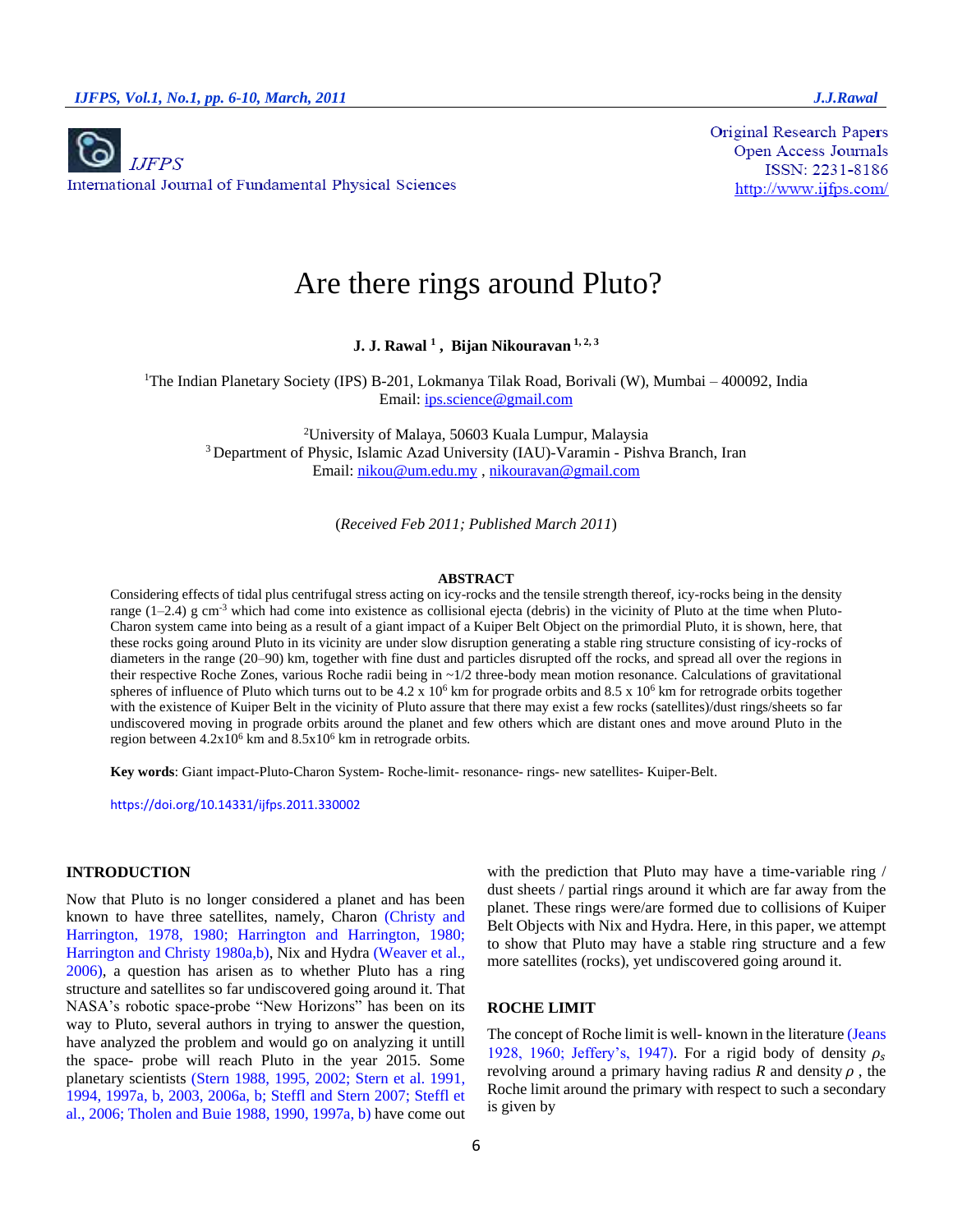*IJFPS, Vol.1, No.1, pp. 6-10, March, 2011*  $J.J.Rawal$ 

$$
R_{Roche} \approx 1.44 \left(\frac{\rho}{\rho_s}\right)^{1/3} R \tag{1}
$$

In what follows, we shall use system parameters as given in Table 1.

| Pluto                | Charon                | Nix                                 | Hydra                              |
|----------------------|-----------------------|-------------------------------------|------------------------------------|
| $1.4 \times 10^{22}$ | $0.14 \times 10^{22}$ | $5\times10^{-4}$ M <sub>Pluto</sub> | $1\times0^{-5}$ M <sub>Pluto</sub> |
| 1100                 | 650                   | $30 - 80$                           | $25 - 70$                          |
| 6.4                  | 6.4                   |                                     |                                    |
| $2.5*$               | $1.2 - 1.22*$         |                                     |                                    |
| $5.9 \times 10^{9}$  | 19,300                | 48,675                              | 64,780                             |
|                      |                       |                                     |                                    |
| 0.25                 | May be small          |                                     |                                    |
| 249y                 | 6.4 d                 | $\sim$ 25 d                         | $\sim$ 38 d                        |
|                      |                       |                                     |                                    |

| Table 1. Parameters for Pluto-Charon System that are used here. |  |
|-----------------------------------------------------------------|--|
|-----------------------------------------------------------------|--|

\* There is some uncertainty in the values of densities of Pluto and Charon.

## **VARIOUS HYPOTHESES FOR FORMATION OF PLUTO-CHARON SYSTEM**

After the discovery of Pluto's satellite Charon, several authors, (Mignard, 1981; Lin, 1981; McKinnon, 1984, 1988, 1989; Mckinnon and Muller 1988; Canup 2005), in trying to understand the formation of Pluto-Charon system, put forth several hypotheses such as fission and a giant impact origin. According to (Mignard 1981), there are numerous observed and theoretical facts which favour an origin of Charon by fission. Several authors have investigated the possibility for Pluto to be an ejected satellite of Neptune (Lyttleton 1936, 1953, 1961; Hoyle, 1975; Harrington and Van Flandern, 1979; and Dormand and Woolfson, 1980). After a so violent event the new angular speed of Pluto can give birth to a rotational instability which leads to the break-up of the primordial Pluto. If it was so, the radius of Pluto over that of Charon is to be close to 1.9. This result is in keeping with the new philosophy which is currently emerging in the field of planetology. The solar system is definitely more diversified than it was thought. Then, there is no reason to believe in a unique process to originate satellites, and mechanisms as varied as accretion, capture, fission and giant impact origin have likely been efficient throughout the Solar System.

Lin (1981) proposed that Pluto-Charon System might have been formed by binary fission of a rapidly rotating body. If, as a result of fission, Charon was formed just inside its own tidal radius, the mass ratio of Charon to Pluto must not exceed 0.25. Otherwise the resultant spin angular momentum of Pluto would cause it to break up again. The mass ratios must be greater than 0.05 in order for Charon to form outside the unstable co-rotation radius and subsequently evolve to the present stable co-rotation radius rather than be driven back to Pluto. The observational value for mass ratios is 0.1, which is consistent with the limit set by his own hypothesis (This was the case in 1981 when the correct mass ratio of Charon to Pluto and other Pluto-Charon System parameters were exactly unknown, even today also some system parameters are not known exactly). Furthermore, it is very close to the critical value for mass ratio in which the initial object has enough angular momentum to become secularly unstable. Lin (1981) felt that further observations on the mass, size, binary separation and the density of Pluto and Charon would provide new insight into the process of binary fission and planetary formation (also see Foust et al., 1997).

Precise determination of diameter of Pluto and Charon along with the total mass of the system provide a powerful basis for constraining the origin of this enigmatic planetary pair. The work of Mckinnon (1989) focuses on the angular momentum budget of Pluto-Charon, taking as the point of departure from earlier work of Lin (1981). Because of the large angular momentum density of the system, he argued for an impact or collisional origin. He then addressed aspects of the required impact process and compared them with somewhat similar hypotheses for the Moon's origin. It has been recognized for some time that Pluto-Charon's J value is high, but it was not known to be very high as it has been found to be now. Lin (1981) and Mignard (1981), therefore, advocated fission of a single original object. McKinnon (1984), Burns (1986) and Peale (1986) suggested a large-body impact. For comparison, the Earth-Moon system has a J of 0.115, and even this has been judged great enough for impact over spinning to be seriously considered [Durisen and Gingard, (1986)]. The logical cause of Pluto-Charon's large J is a large-body impact. An impact origin is physically plausible as it is for suspected binary asteroids (Weidenschilling et al., 1989, Weidenschilling 2002; see also Mckinnon and Muller, 1988). Canup (2005) used hydro dynamical simulations to demonstrate that the formation of Pluto-Charon by means of a large collision is quite plausible. He also observed that such an impact probably produced an intact Charon, although it is possible that a disc of material orbited Pluto from which Charon later accumulated. These findings suggested that collisions between 1000 kilometer-class objects occurred in the early inner Kuiper Belt.

# **ROLE OF A GIANT IMPACT ORIGIN HYPOTHESIS, ROCHE LIMIT AND A THREE-BODY MEAN MOTION RESONANCE IN THE FORMATION OF A STABLE RING STRUCTURE AROUND PLUTO**

According to a Giant Impact Origin Hypothesis, Pluto-Charon System came into being as a result of a collision of a big Kuiper Belt Object (1000 km size) with primordial Pluto. If this is so, it is natural to expect collisional ejecta (debris, fragments) spread all around in the Pluto-Charon System and revolve around Plutothe biggest of all remnants of the catastrophic collisional event. This shows that the region in the Pluto-Charon System may not be clean but would be full of small or big collisional ejecta (debris, fragments in the form of rocks) and also the facts that the two newly discovered satellites Nix and Hydra of Pluto (Weaver et al.2006) are in proximity to Pluto and Charon, they are on near-circular orbits in the same plane as Pluto's large satellite Charon, along with their apparent locations in or near high order mean motion resonances, all probably result from their being constructed from collisional ejecta that originated from the Pluto-Charon System formation event (Stern et al., (2006a, b). Stern et al., (2006a, b) also argue that dust rings of variable optical lengths form sporadically in the Pluto System far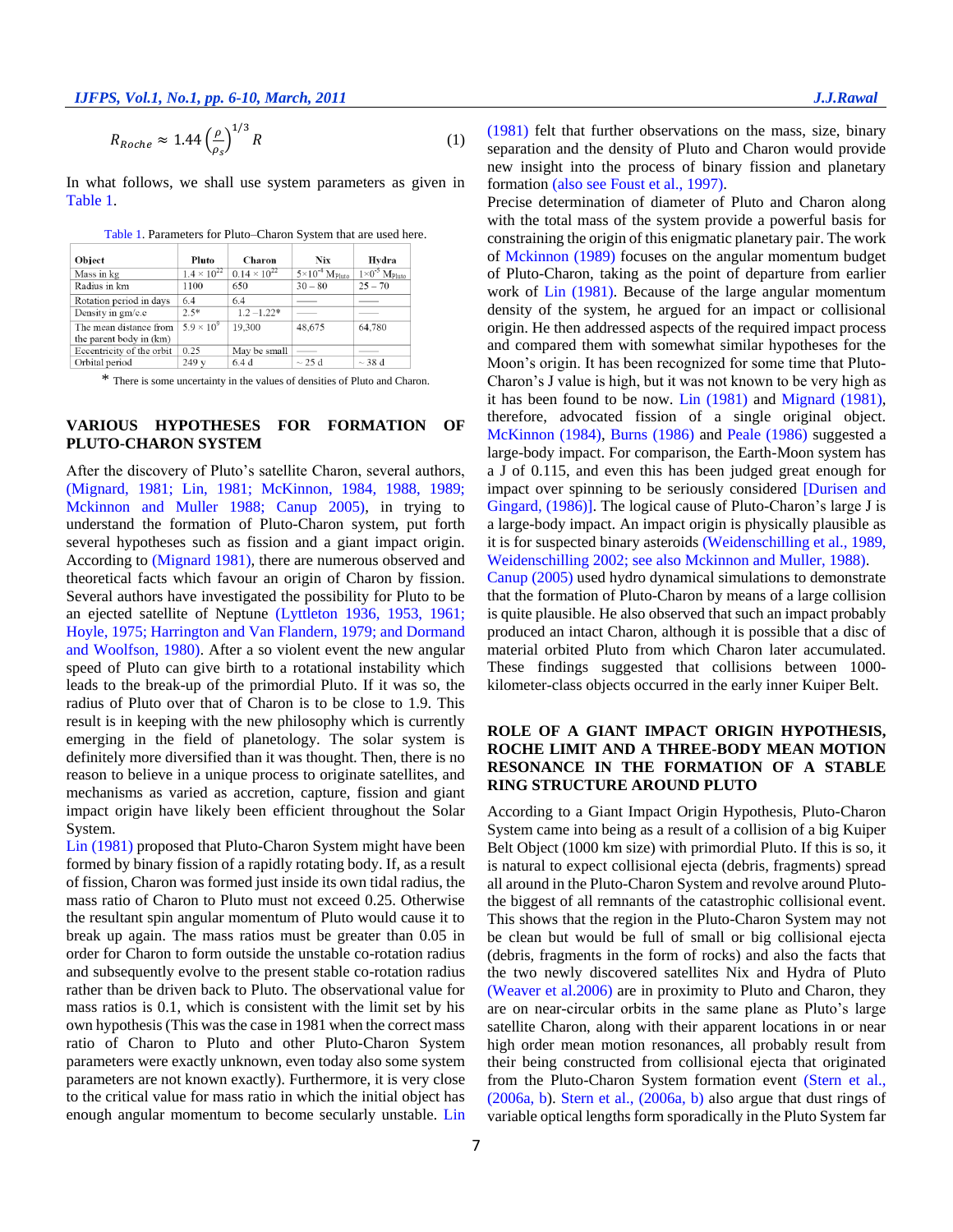away from Pluto due to collisions of Kuiper Belt objects with Nix and Hydra and that rich satellite systems may be found perhaps frequently-around other large Kuiper belt objects. Let us, therefore, consider rocks (satellites) having densities in the range  $(1-2.4)$  g cm<sup>-3</sup> (Table 2) lying in the neighborhood of Pluto. We now calculate the Roche limits,  $R_i$ , with respect to rocks of densities in the range  $(1-2.4)$  g cm<sup>-3</sup>. These are shown in (Table 2). Taking tensile strength, s, for an ice-rock to be  $3\times10^6$  dyne cm<sup>-2</sup> (Jeffreys, 1947) in the formula,

$$
r = \left(\frac{19a^3s}{32GM\rho_s}\right)^{1/2} \tag{2}
$$

Where  $r$  is the reduced radius of a satellite upto which the satellite has been ruptured; *a*, the radial distance at which the satellite (rock) is ruptured to its maximum; *G*, the Universal gravitational constant; M, the mass of Pluto;  $\rho_s$ , the density of satellite and *s,* is the tensile strength. We calculate the reduced radius up to which each rock has been ruptured at various Roche radii  $R_i$ , rock density  $\rho_{si}$  being in the range (1–2.4) g cm<sup>-3</sup>. This is shown in Table 2.

Table 2. Location of Stable Ring Structure around Pluto. Table showing Roche radial distances, minimum radii that satellites can retain at corresponding R<sub>i</sub> and when they graze the planet; revolution periods,  $T_i$ , corresponding to  $R_i$ . All these parameters corresponding to densities,  $\rho_{Si}$ , in the range (1–2.4) g cm<sup>-3</sup>

|                                                                                                                                                                                        | ------ p ---- ---, - <sub>1</sub> , ------ p                                                                                                 |                                                                                                                                      |                                                                                                                           |                                                                                                                                              |
|----------------------------------------------------------------------------------------------------------------------------------------------------------------------------------------|----------------------------------------------------------------------------------------------------------------------------------------------|--------------------------------------------------------------------------------------------------------------------------------------|---------------------------------------------------------------------------------------------------------------------------|----------------------------------------------------------------------------------------------------------------------------------------------|
| Densities, $\rho_{si}$ of<br>rocks(secondary) in<br>$(g \text{ cm}^{-3})$                                                                                                              | Corresponding<br>Roche limit $R_i(km)$                                                                                                       | Minimum radius r (km) that<br>a satellite can retain at<br>corresponding $R_i$                                                       | Minimum radius r (km)<br>That a satellite can retain<br>when it grazes the planet.                                        | $T_i$ [revolution period]<br>in days at corresponding<br>Roche radial distance $(R_i)$ ]                                                     |
| $\rho_s s = 1$<br>$\rho_s$ 7 = 1.2<br>$\rho_{s6} = 1.4$<br>$\rho_s$ 5 = 1.6<br>$\rho_{s,4} = 1.8$<br>$\rho$ <sub>s</sub> <sub>3</sub> = 2.0<br>$\rho_{s2} = 2.2$<br>$\rho_{s,1} = 2.4$ | $R_8 = 2149.5$<br>$R_7 = 2022.1$<br>$R_6 = 1920.9$<br>$R_5 = 1837.2$<br>$R_4 = 1767.7$<br>$R_3 = 1706.0$<br>$R_2$ = 1653.5<br>$R_1 = 1604.1$ | $r_8 = 43.55$<br>$r_7 = 36.28$<br>$r_6 = 31.28$<br>$r_5 = 27.21$<br>$r_4 = 24.21$<br>$r_3 = 21.72$<br>$r_2 = 19.81$<br>$r_1 = 18.12$ | $rs = 16$<br>$r_7 = 14.6$<br>$r_6 = 13.5$<br>$r_5 = 12.6$<br>$r_4 = 11.9$<br>$r_3 = 11.3$<br>$r_2 = 11.0$<br>$r_1 = 10.3$ | $T_8 = 0.2369$<br>$T_7 = 0.2162$<br>$T_6 = 0.2001$<br>$T_5 = 0.1872$<br>$T_4 = 0.1766$<br>$T_3 = 0.1675$<br>$T_2 = 0.1598$<br>$T_1 = 0.1528$ |

From Table 2, it is clear that the reduced radii up to which the rocks have been ruptured are in the range 15 to 45 km with respect to Roche radii, and are in the range 10 to 16 km at the radial distance grazing the planet. All these rocks lie within the radial distance ~2,500 km around Pluto. This, we believe, form a ring around Pluto. As tidal disruption goes on in this region, the region is full of fine dust, particles and small or big pebbles and rocks, forming a stable ring structure around Pluto. Resonance theory states that if  $n_1, n_2, n_3, (n_i = \frac{2\pi}{T_i})$  $\frac{n}{T}$ ,  $n_1 > n_2 >$  $n_3$ ), are mean motions of three secondaries in circular orbits, then condition for frequent occurrence of mirror configuration (Dermott 1968 a, b, 1973; Greenberg, 1973; Gold reich, 1965 a, b; Ovenden et al., 1974; Roy and Ovenden, 1955; Rawal 1981, 1989; Goldreich and Soter, 1966; and references given therein) is given by the Equation

$$
\alpha n_1 - (\alpha + \beta)n_2 + \beta n_3 = 0 \tag{3}
$$

Where  $\alpha$ ,  $\beta$  are small and mutually prime positive integers. It follows from Equation (3) that in a reference frame rotating with the mean motion of any one of the three secondaries, the relative mean motions  $n'_i$  of other two are commensurate, and that in a frame I (that of the innermost secondary), we have

$$
\frac{n_2'}{n_3'} = \left(\frac{n_2 - n_1}{n_3 - n_1}\right) = \left(\frac{\beta}{\beta + \alpha}\right)
$$
\n(4)

In terms of revolution periods, Equation (4) is written as

$$
\frac{n_2'}{n_3'} = \frac{T_3(T_2 - T_1)}{T_2(T_3 - T_1)} = \left(\frac{\beta}{\beta + \alpha}\right)
$$
(5)

In order to know whether a triad of successive secondaries at various Roche radial distances  $R_i$  (given in Table 2) is in stable three body mean motion resonance, we calculate revolution periods  $T_i$  (shown in Table 2) corresponding to various  $R_i$  to find corresponding mean motions. From Equation (6) we find that a triad of successive secondaries at various  $R_i$  has relative mean motion ratio  $\sim 1/2$  throughout, that is, they follow three-body mean motion resonance relation given by

$$
n_1 - 2n_2 + n_3 = 0 \tag{6}
$$

This shows that various rocks (satellites) at or near these resonance orbits are in reasonably stable resonant orbits, and if they existed there, then they still exist there. In other words, rocks and particles along with fine dust which got disrupted off the rocks form a stable ring structure in the vicinity of Pluto which is within the distance  $\sim$ 2500 km from the centre of the planet.

# **GRAVITATIONAL SPHERE OF INFLUENCE OF PLUTO FOR PROGRADE AND RETROGRADE ORBITS AND THEIR SIGNIFICANCE FOR EXISTENCE OF UNKNOWN SATELLITES IN THE SYSTEM.**

In order to know the existence of distant unknown satellites in the Pluto- Charon System, we would like to know how far the gravitational influence of Pluto is, that is, how large the gravitational sphere of influence of Pluto is. We, therefore, calculate here, the boundaries to the gravitational sphere of influence of Pluto for prograde and retrograde orbits using King-Innanen formula. Innanen (1979) modified the King (1962)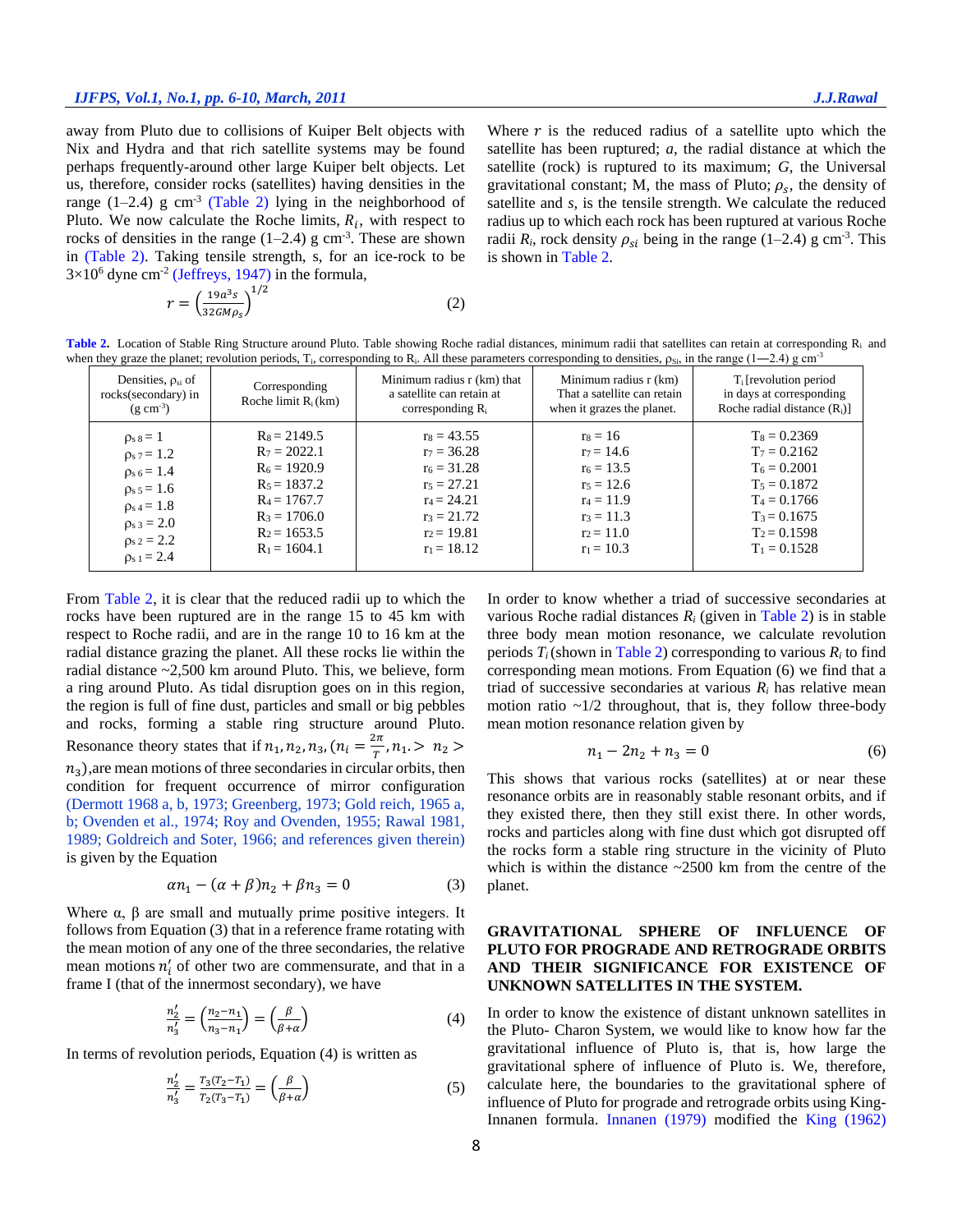formula for putting in the equation for acceleration in a revolving co-ordinate frame with an additional Coriolis term of magnitude ,  $2\Omega v_r$  where  $v_r$  is the velocity of the secondary relative to the primary. Here in our case, we consider Moon-Pluto-Sun System, and therefore, the primary is the Sun and the secondary is Pluto. The familiar right hand rule immediately shows that the Coriolis term is always directed radially between the secondary (Pluto) and the primary (Sun). It counteracts the primary's gravity for the direct motion of the moon, but effectively supplements the primary's gravity for retrograde motion. For the limiting direct and retrograde radii,  $r_d$  and  $r_r$  respectively, of a moon around a planet (here Pluto) in the most general case where the planet (here Pluto)'s orbit has eccentricity e and the percentric distance  $R = R_p = a(1 - e)$ , a, being the mean distance of the planet (Pluto), we have

$$
\frac{r_r}{r_d} = [f(e)]^{2/3} \tag{7}
$$

Where

$$
r_d = \left[\frac{1}{(f(e))^2} \frac{m}{M}\right]^{\frac{1}{3}} R_p \tag{8}
$$

$$
f(e) = \left[\frac{5 + e + 2(4 + e)^{1/2}}{3 + e}\right] \tag{9}
$$

Here,  $m$ , is the mass of the planet (here Pluto), M, is the mass of the Sun. Therefore, calculation for the gravitational sphere of influence of Pluto for prograde orbits turns out to be  $4.2 \times 10^6$ km and for retrograde orbits, it is  $8.5 \times 10^6$  km. The distances of Charon, Nix, Hydra are 19300, 48675, 64780 km respectively. These satellites are very much inside the boundary of the gravitational sphere of influence for prograde satellites. The boundary of the gravitational sphere of influence for retrograde satellites is far far away.

At the time of a giant impact, collisional ejecta (debris) were likely to be thrown far away. It is, therefore, likely that there may be few prograde satellites (rocks) revolving around Pluto, between Pluto and Charon and beyond Hydra within the distance  $4.2 \times 10^6$  km, and a few retrograde satellites (rocks) revolving around the planet between the distance  $4.2 \times 10^6$  km and  $8.5 \times$ 10<sup>6</sup> km. Moreover, in the vicinity of Pluto, there is Kuiper belt. It is likely that some Kuiper belt Objects might have been captured by Pluto making them its satellites and / or injected into

#### **REFERENCES**

- Burns, J. A. 1986, in Satellites, eds. J. A. Burns and M. S. Matthews (Tucson: University of Arizona Press) p. **117.**
- Canup, R. M. 2005, Science **307**, 546.
- Christy, J. W., and Harrington R. S. 1978, Astr. J. **83**, 1005.
- Christy, J. W., and Harrington R. S. 1980, Icarus **44**, 38.
- Dermott, S. F. 1968a, Mon. Not. R. Astr. Soc. **141,** 349.
- Dermott, S. F. 1968b, Mon. Not. R. Astr. Soc. **141**, 363.
- Dermott, S. F. 1973, Nature **244,** 18.

the gravitational sphere of influence of Pluto thereby becoming its satellites. They may be prograde moving if they had entered into the gravitational sphere of influence of Pluto for prograde satellites, that is, within the distance  $4.2 \times 10^6$  km, and may be retrograde moving if they are outside it, but inside the gravitational sphere of influence of Pluto for retrograde motion, that is, distance between  $4.2 \times 10^6$  km and  $8.5 \times 10^6$  km. This analysis shows that Pluto may have a few, yet undiscovered satellites going around it, a few of them even moving in retrograde direction.

#### **CONCLUSION**

Here, it is shown that a stable ring system consisting of small rocks having densities in the range  $(1-2.4)$  g cm<sup>-3</sup> and diameters in the range (20–90) km along with fine dust and particles disrupted off these rocks, may exist around Pluto within the distance ~2500 km from the center of the planet. There may also exist a few satellites (rocks) other than already known. If these satellites (rocks) orbit the planet within the distance  $4.2 \times$  $10<sup>6</sup>$  km, then they are protrude moving, and if they orbit the planet in the region between  $4.2 \times 10^6$  and  $8.5 \times 10^6$  km, then they are retrograde moving. These satellites may be collisional ejecta (debris) which came into existence as a result of catastrophic collision event which formed Pluto-Charon System or rocks captured by Pluto from Kuiper belt and made them its own satellites or Kuiper belt Objects injected into Pluto's gravitational sphere of influence by some gravitational perturbations due to Neptune or Oort's cometary cloud as a whole becoming its satellites

### **ACKNOWLEDGEMENTS**

Thanks are due to Professors K. Sivaprasad and S. Ramadurai (both retired from Tata Institute of Fundamental Research, Mumbai) for helpful discussions and useful suggestions and Mr. Hemal S. Shah, Mr. D. K. Sahani and Mr. Darshan K. Vishwakarma for their technical assistance.

Thanks are also due to anonymous referees for their constructive criticisms and helpful suggestions that have greatly improved the content of this paper.

- Durisen, R. H., and Gingard R. A. 1986, in Origin of the Moon, eds. W. K. Hartmann, R. J. Phillips and G. J. Taylor (Houston: Lunar and Planetary Institute), p.**487.**
- Dormand, J. R. and Woolfson M. M. 1980, Mon. Not. R. Astr. Soc. **193**, 171.
- Foust, Jeffrey A., Elliot, J. L., Olkin, Catherine B., McDonald, Stephen W., Dunham, Edward W., Stone, Remington P. S., McDonald John S., and Stone, Ronald C. 1997, Icarus **126**, 362.
- Goldreich, P. 1965a, Mon. Not. R. Astr. Soc., **130**, 159.